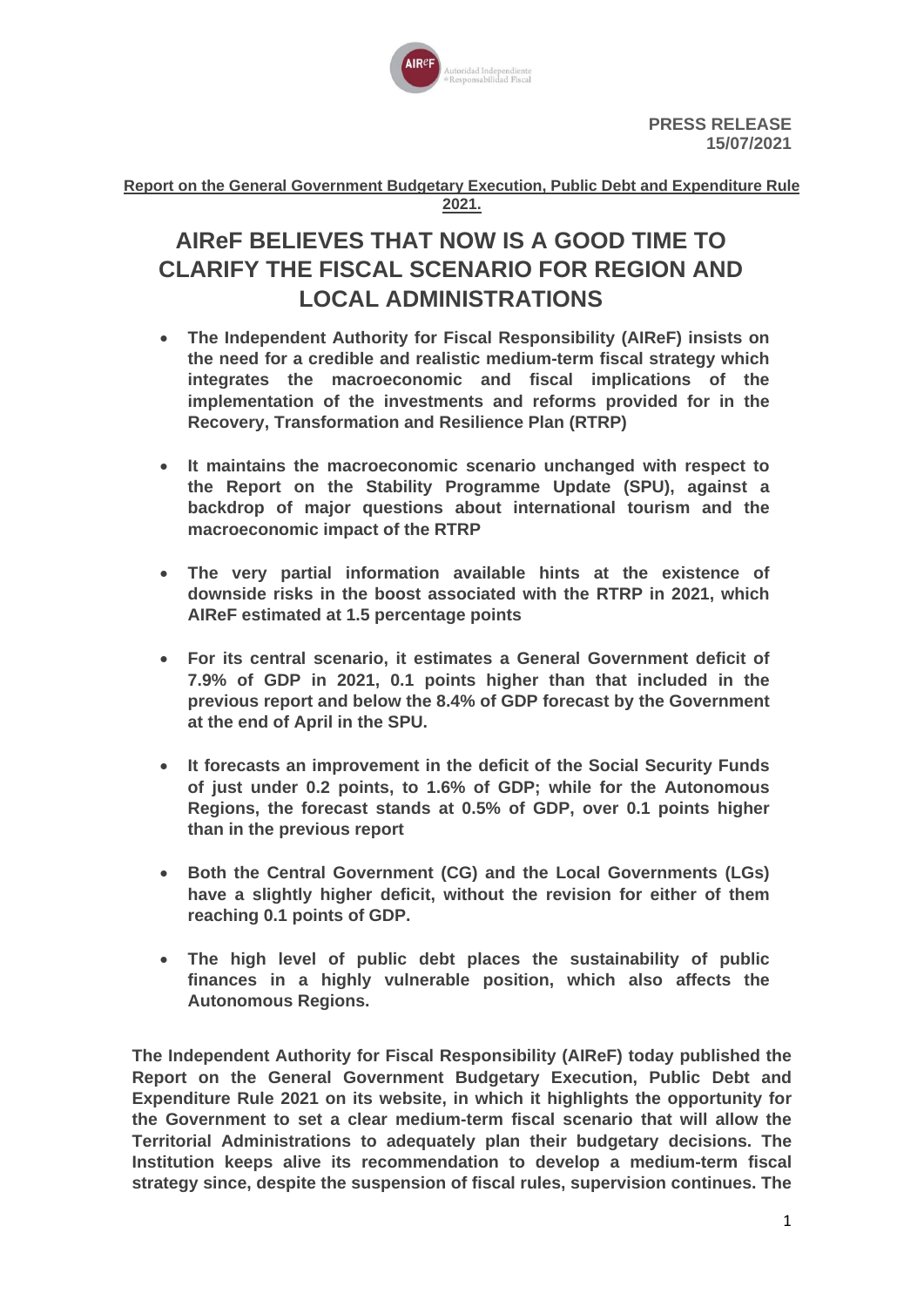

**PRESS RELEASE 15/07/2021**

**Independent Authority for Fiscal Responsibility (AIReF) thus insists that this strategy should be credible and realistic and should integrate the macroeconomic and fiscal implications of implementation of the investments and reforms provided for in the Recovery, Transformation and Resilience Plan (RTRP). In its report, it maintains the macroeconomic scenario unchanged with respect to the [Report on the 2021-2024 Stability Programme Update \(SPU\)](https://www.airef.es/es/centro-documental/informe-sobre-la-actualizacion-del-programa-de-estabilidad-2021-2024/)**, **published in May, and points to an increase of 0.1 points in the GG deficit to 7.9% of GDP. AIReF highlights that at the end of the period, public debt will stand at around 112.4% of GDP, which places the public finances in a highly vulnerable position. The high level of debt and the expected worsening of the fiscal balance over the coming years also place the sustainability of the Autonomous Regions in a position of greater vulnerability.**

In this report, AIReF updates its fiscal forecasts and keeps the macroeconomic scenario unchanged against a backdrop in which major questions remain in relation to the reactivation of international tourism and the macroeconomic impact that the RTRP will have in the second half of the year. With regard to the fiscal scenario, the deficit of the General Government as a whole will stand at 7.9% of GDP in 2021. This revision is the result of incorporating into its forecasts the new information available, both on implementation to date and that provided directly by the various GG sub-sectors.

#### **Macroeconomic scenario**

The information received since the date of the previous report offers mixed signals. On the one hand, the progress made in vaccinating the adult population in Spain and other neighbouring countries and the removal of restrictions on mobility have led to a strong reactivation of the economy. This is reflected in indicators of both business and consumer confidence, which have reached high values in historical terms, and in those relating to industrial production, world trade in goods and exports. Even the indicators related to service activities have performed well, although international tourism still remains at several levels below that recorded prior to the health crisis. The quick reaction of economic activity has led many agencies and institutions to revise expected growth upwards for 2021.

As a counterweight, the very partial information available hints at the existence of downside risks in the boost associated with the RTRP in 2021, which AIReF estimated at 1.5 percentage points. Furthermore, the increase in infections recorded in recent days both in Spain and in the main source countries for inbound tourism might endanger the recovery of international tourism over the summer months, which is a key factor for sustaining the intensity of the recovery that is incorporated into AIReF's scenario in the second half of the year.

In these circumstances, the Institution has decided to leave the GDP growth forecasts unchanged in 2021, and only make changes to the composition of growth to reflect the most recent available information. In September, with more comprehensive information, the overall macroeconomic outlook will be revised with the aim of determining the degree of realism of the Government's macroeconomic forecasts contained in the draft budget for 2022.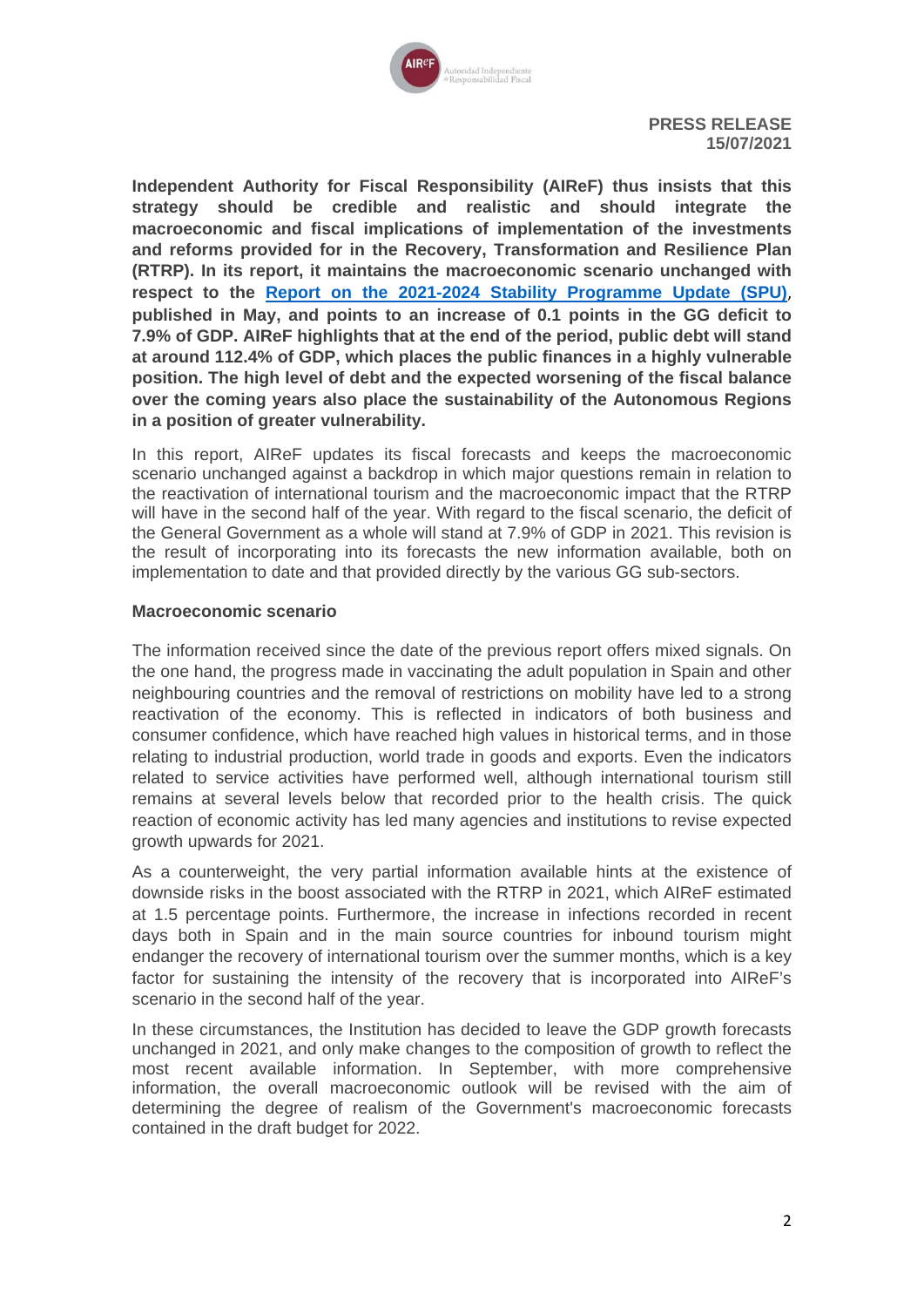

## **Fiscal scenario**

For its central scenario, AIReF estimates a General Government deficit of 7.9% of GDP in 2021, 0.1 points higher than that included in the previous report and below the 8.4% of GDP forecast by the Government at the end of April in the SPU. This increase is the result of the interaction of various factors that have raised the deficit, such as the adoption of new measures and the implementation recorded, which are largely offset by others that have acted in the opposite direction, such as the positive evolution of tax collection in the early months of the year.

Along the same lines, the information provided by the General Government sub-sectors has made it possible to produce a forecast that is more in line with the reality of the implementation of the REACT EU funds, abandoning the assumption of deficit neutrality in 2021. AIReF assumes for this year execution of expenditure of under 80% of the funds allocated to the Autonomous Regions and, to a greater extent, a lower allocation of revenue, which will be offset in subsequent years. On the other hand, AIReF continues to consider that the effect of the implementation of the RTRP will be neutral on the deficit in 2021, although it transfers part of the implementation forecast for 2021 in the previous report to later years.

Revenue, excluding the RTRP, will amount to 41.4% of GDP, a rise of 8.5% on 2020, and slightly less than 0.1 points lower than the forecast in the previous report. Although the macroeconomic scenario has not changed significantly, the positive evolution of tax collection in the early part of the year has led to an increase, mainly in the collection forecasts for corporate income tax, social security contributions, VAT and Special Taxes. In the opposite direction, the impact of changes in electricity taxation has been incorporated, which, in the case of the Tax on the Value of Electricity Production, would be offset by a lower transfer to the electricity system. In addition, in accordance with the certification forecasts of the Autonomous Regions, AIReF considers a lower estimate of revenue from the REACT EU funds, which would be carried over to the following years. Finally, including the RTRP, revenue would stand at 43% of GDP.

Expenditures, excluding the RTRP, will stand at 49.4% of GDP, slightly less than 0.1 points higher than the forecast in the previous report. Firstly, the implementation data available to date have led to an increase in expenditure under certain headings, such as remuneration of employees, the Minimum Living Income and gross fixed capital formation to incorporate the impact of SAREB's ordinary activities. Similarly, the forecasts now include some non-recurring elements not initially forecast as a result of several court judgments. Secondly, the impact of the new measures adopted by the different governments has been included, such as those adopted by the Autonomous Regions in the area of support for companies and healthcare spending.

The compensation for the revaluation of pensions in 2021 below inflation has also been transferred to 2022. Thirdly, AIReF updates the forecast implementation of the expenditure linked to the REACT EU funds, which would stand at under 80% of the funds allocated to the Autonomous Regions forecast in the previous report. These funds provide for the financing, among other actions, of measures to mitigate the effects of the pandemic in the fields of health, education, social services and support to companies. Finally, the forecasts for the implementation of expenditure linked to RTRP investments have been reduced, bringing total expenditure to 50.9% of GDP, including the RTRP.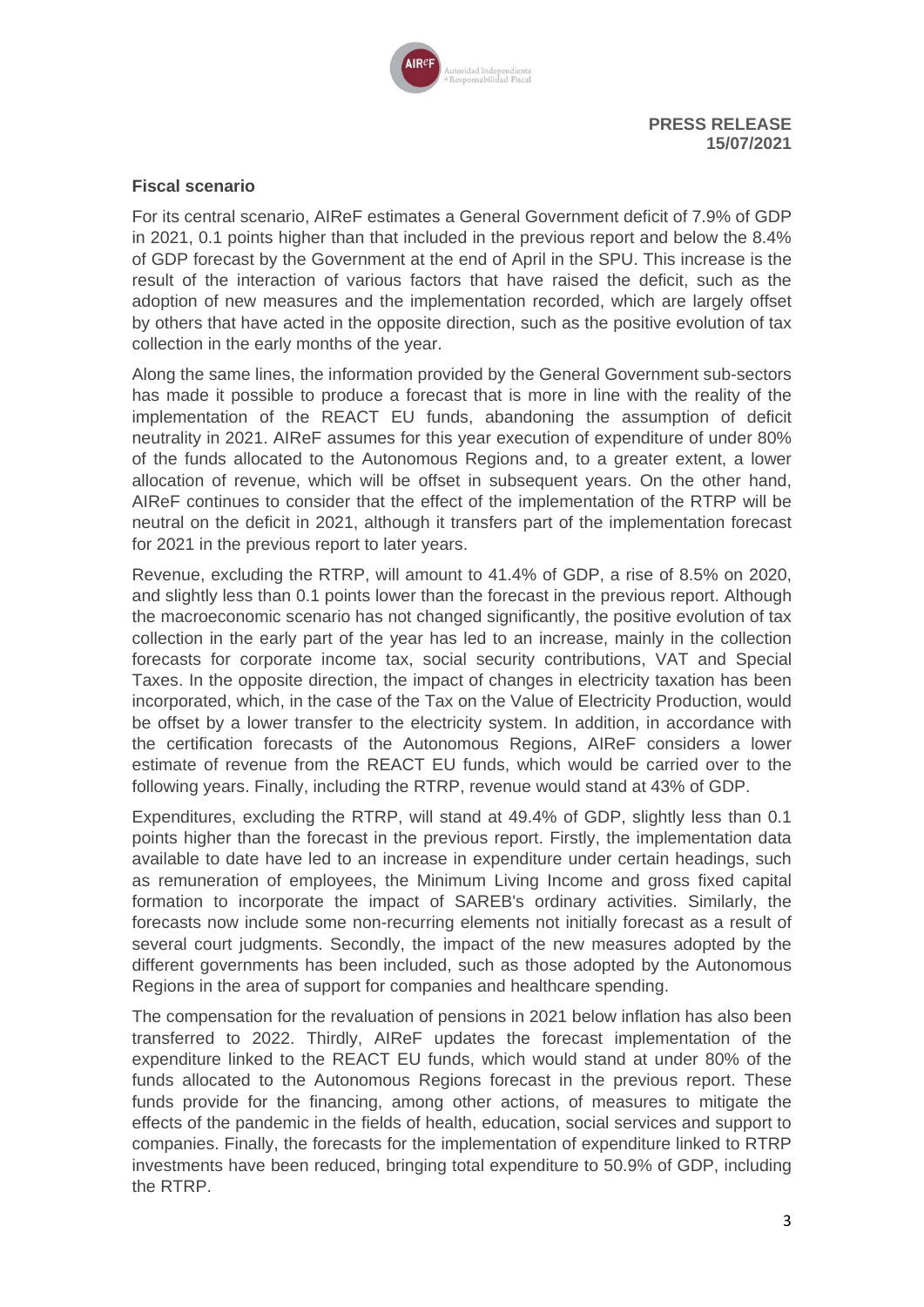

## **Sustainability**

The significant increase in the stock of public debt resulting from the crisis, on top of the previous high level, places the sustainability of public finances, both of the General Government as a whole and of the Autonomous Region sub-sector, in a highly vulnerable position. In both cases, a gradual and sustained reduction of the public deficit towards structural equilibrium is required in order to bring the debt back to prepandemic levels over the coming decade. For the General Government as a whole, maintaining a structural deficit similar to that of 2024, i.e. between 3.5% and 4.5% of GDP over the long term would stabilise the debt-to-GDP ratio at levels significantly over 100%.

With regard to the Autonomous Regions, the simulations carried out indicate that at least two decades will be necessary to reach the reference limit of 13%. In particular, in contrast with the scenarios projected by AIReF prior to the crisis, where the level of 13% would be reached by around 2035, this limit is not forecast to be reached prior to 2044, even if the budgetary balance of the sub-sector as a whole is maintained.

AIReF estimates a slight reduction in the debt ratio at the end of 2021 to 25.5% as a result of strong expected growth, as the estimate of fiscal deterioration in the subsector as a whole is maintained. The increase in the debt ratio will be uneven across the different regions: Valencia, the Balearic Islands and Murcia would be the regions recording the largest increases in their debt in 2021 compared with 2019. In 2021, no region will meet the 13% reference limit, although the Canary Islands, Madrid and the Basque Country would be the regions closest to the legal reference rate.

The current expectations of a lasting low interest rate environment offer greater room for manoeuvre to address the return to a balanced structural budget in a gradual manner that is not detrimental to growth. However, high debt levels suggest that a medium-term consolidation strategy should be designed as soon as possible.

#### **Recommendations**

In this context, AIReF once again insists on the need for a credible and realistic medium-term fiscal strategy. As it indicated in the report on the SPU, the Government should complete the medium-term fiscal strategy to achieve a level of deficit that is sufficient to steer the debt towards more sustainable paths that will reduce the vulnerability of the Spanish economy.

This implies extending the time horizon of the strategy set out in the Stability Programme and integrating into it the macroeconomic and fiscal implications of implementation of the investments and reforms provided for in the RTRP.

In this regard, AIReF considers that planning is essential for the various administrations to adopt their respective budgetary decisions with a strategic and medium-term vision. It is therefore necessary to provide the Autonomous Regions and Local Governments with predictability for when they draw up their 2022 budgets and fiscal strategies, which is complicated as there are still many unknowns. The upcoming meetings of the *Consejo de Política Fiscal y Financiera* (Fiscal and Financial Policy Council - CPFF)